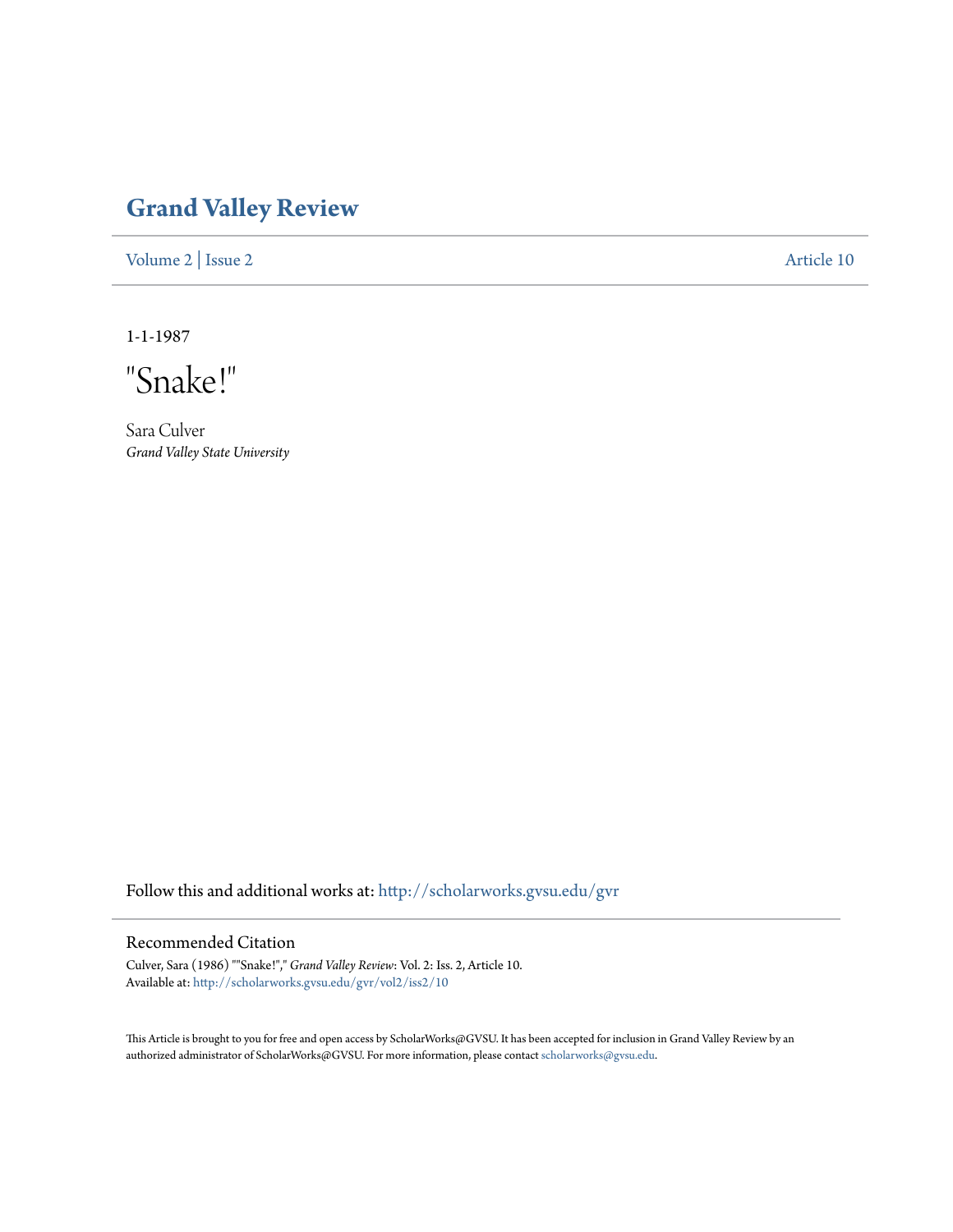## **HSnake!"**

Over the years, my friends and family have suggested at various times that I cut a cat-door for our kitties, and that idea has always had its appeal for me, because I usually had at least one cat that was an early riser, or one that got into squabbles with neighbor cats at two a.m. and wanted rescuing, or one that needed to be let in for an early breakfast or out for an early morning walk. In the interests of a good night's sleep, I would have been happy to provide the cats with their own door. But in the country, I suspected we would have numerous other uninvited guests: anything naturally provided with locomotion and small enough to squeeze through a cat door. So we compromised  $-$  or we did  $-$  by leaving the screen in my mother's bedroom window open so a restless cat could wander in and out on warm nights.

On an evening of one such night my mother, my daughter, and I sat on our screen porch in the dusk and enjoyed the rose-glow in the west ... all that remained of a broiling day in mid-July. We had cleaned the barn workshop, run errands, and finished a painting project. Even nine-year-old Beth was glad to lean her touseled head back against her lounge chair, stretch out her dusty, brown legs, and sip quietly at her iced orange juice.

Luwang, Beth's rather spoiled siamese, appeared at the porch door and commanded - in ringing tones - for it to be opened. Handsome and assured, he sauntered regally in and called for supper, which he ate near Beth's chair. While he proceeded with his after-dinner wash, we continued our conversation.

"Can I sleep on the porch tonight, Gramma?"

"Why?"

"I can't stand to sleep in my room before the paint is dry.

"You can sleep with me in the big bed. You'll be right near the window and the smell won't bother you."

"Ok!'

Luwang, finished with his wash, hopped up into Beth's lap for some affection. He purred with pleasure as she gently stroked his head and scratched his ears.

"He's such a nice cat;' said my mother, "He only hunts the birds I don't like: starlings.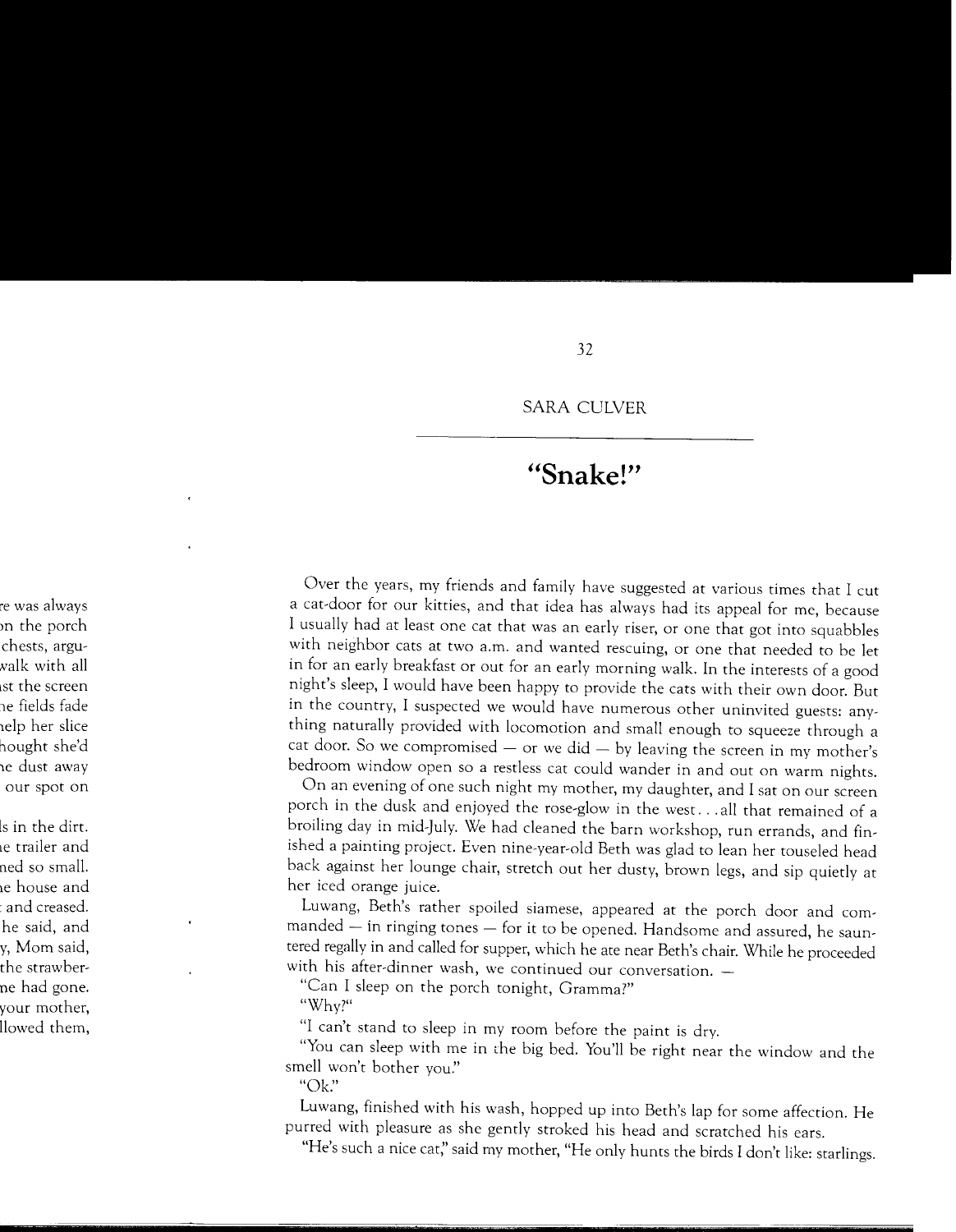He doesn't bother the swallows."

"He's just too lazy to bother;' I laughed. "The starlings are so conveniently located  $-$  right in the attic  $-$  why should he go to the trouble of stalking something outside?"

"Luwang's not lazy!" Beth looked at me indignantly. "He goes way out in the field to hunt mice:'

"That's another thing;' chimed in mother, "He doesn't drag rats home! You remember Boots?"

"Of course;' I said, "She was my cat .. *:•* 

*"She* killed a mouse every morning and left it on the back steps. At first she tried to bring them into the kitchen, but I put a stop to that! Luwang .. *:•* 

"Is the best cat in the world:' Beth finished, snuggling her pet against her chest.

"You are, are you?" I glanced down at the complacent feline in my daughter's lap. He turned his profile for me to admire. The dark umber fur of his mask, ears, paws and tail lightened to a coppery buff along his sides and flanks and to a pale cream over his chest and underbelly. His back was a soft rich brown. Something in the yard caught his attention. He sat up in Beth's lap, then stepped onto the ledge that ran - waist-high - around the porch. He listened attentively for a moment, then dropped to the floor and announced that it was time for his evening hunt. As I held the screen open for him, he sniffed the evening air, his sapphire eyes narrowing with pleasure. After due consideration, he stepped deliberately and daintily down the back steps. As I watched him stroll down the path that led to our back pasture, I reflected that he was probably a terrifying apparition to the little creatures scuttling through the grass: a giant cougar wearing the mask and gloves of an assassin.

Dusk was fading into darkness. We finished our orange juice and made preparations for bed. I re-filled my glass with ice water before I braved the upstairs of the old farmhouse. Summer turned it into an oven. I stepped into mother's bedroom to give Beth a kiss good-night. Beth and my mother propped themselves up in bed to watch one of their favorite sit-coms.

"By the way, Mom;' I said, "don't forget to leave the window open a crack for Luwang. He'll scream the house down if he can't get in."

"I really don't want to move a muscle;' she said wearily, "but I'll do it before we go to sleep:'

"Good-night, honey:'

"Good-night, *Mom:'* 

Upstairs, I dragged the bed as close to the window as possible for whatever breeze I could get, or rather, imagine. I lay down, exhausted. Rest at last! But tired as I was, I could not fall asleep. The sheet was too warm. For a while I lay in a sticky, somno-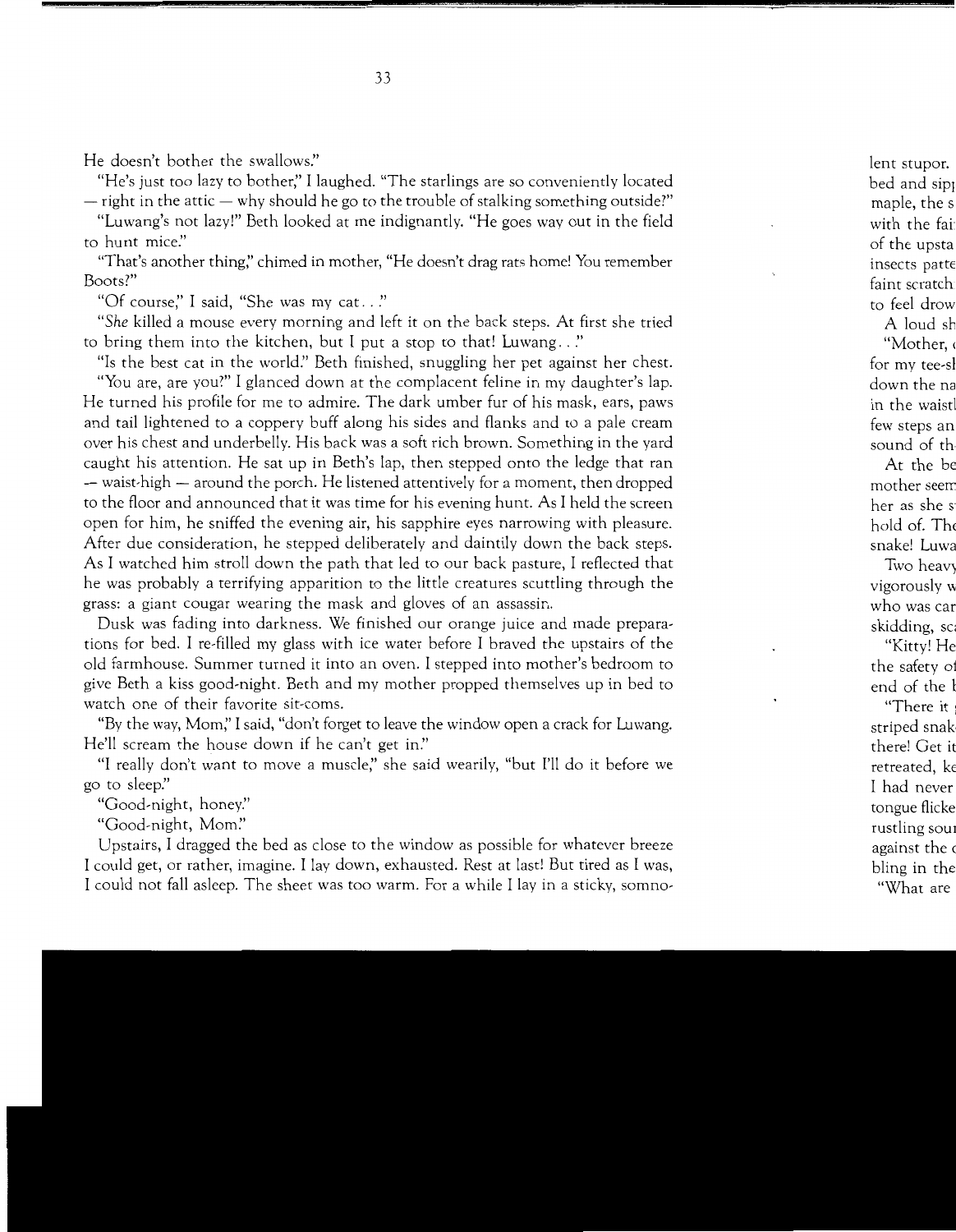lent stupor. Finally I stopped trying to sleep. I propped myself up at one end of the bed and sipped my ice water. Outside, the stars shone through the leaves of the old maple, the scents of summer  $-$  alfalfa, pine, and warm earth  $-$  drifted in and mixed with the faint odor of resin and wallpaper that heat made breathe from the walls of the upstairs. The TV had been shut off. The night was still, save for a few stray insects pattering against the screen. From somewhere in the backyard there was a faint scratching sound: cat-claws on tree bark. Luwang was enjoying his prowl. I began to feel drowsy. I lay down. The night settled over me. I dozed off.

A loud shriek jerked me bolt upright in bed. It wasn't the cat.

"Mother, come quick!" Beth's tone frightened me. Frantically, I groped in the dark for my tee-shirt and shorts. Terrible thumpings and bangings began below. I started down the narrow, slippery stairs, trying to pull on my shorts as I went. My toe caught in the waistband, I missed my footing at the turn, skidded painfully down the last few steps and landed on all fours. I scrambled to my feet and stumbled towards the sound of the commotion.

At the bedroom door I stopped and stood blinking in the light, amazed. My mother seemed to have gone mad. Her long hair had come loose and streamed behind her as she swirled around the bedroom, flailing the air with a broom she had got hold of. The matress quivered as Beth jumped up and down shrieking "A snake! A snake! Luwang dropped a snake on the bed!"

Two heavy pictures of her ancestors crashed to the floor as mother laid about her vigorously with the broom. Shouting, "Get it! Get it!" she made a swing at Luwang, who was careening from the clothes hamper to the bed, from the bed to the bureau, skidding, scattering bottles and brushes, looking wildly for an exit.

"Kitty! Here Kitty!" He dashed towards me, whipped between my legs, and fled for the safety of the attic. Mother didn't pursue him. She walloped the floor near the end of the bed.

"There it goes! Get it!" She thrust under the bed with her broom and a brownstriped snake flopped out almost over my bare feet. I jumped back. "Don't just stand there! Get it!" The snake recoiled upon itself and slithered towards her. She quickly retreated, keeping it at broom's length. I could see it was only a garter snake, but I had never seen such a large one. It insinuated itself under the maple bureau, its tongue flickering at one end and its tail protruding at the other. I didn't like the scratchy, rustling sound its scales made scraping on the polished wood floor. I rubbed one foot against the other. What I really wanted was a pair of tall, heavy boots. I started fumbling in the closet for a pair of slippers.

"What are you doing!"